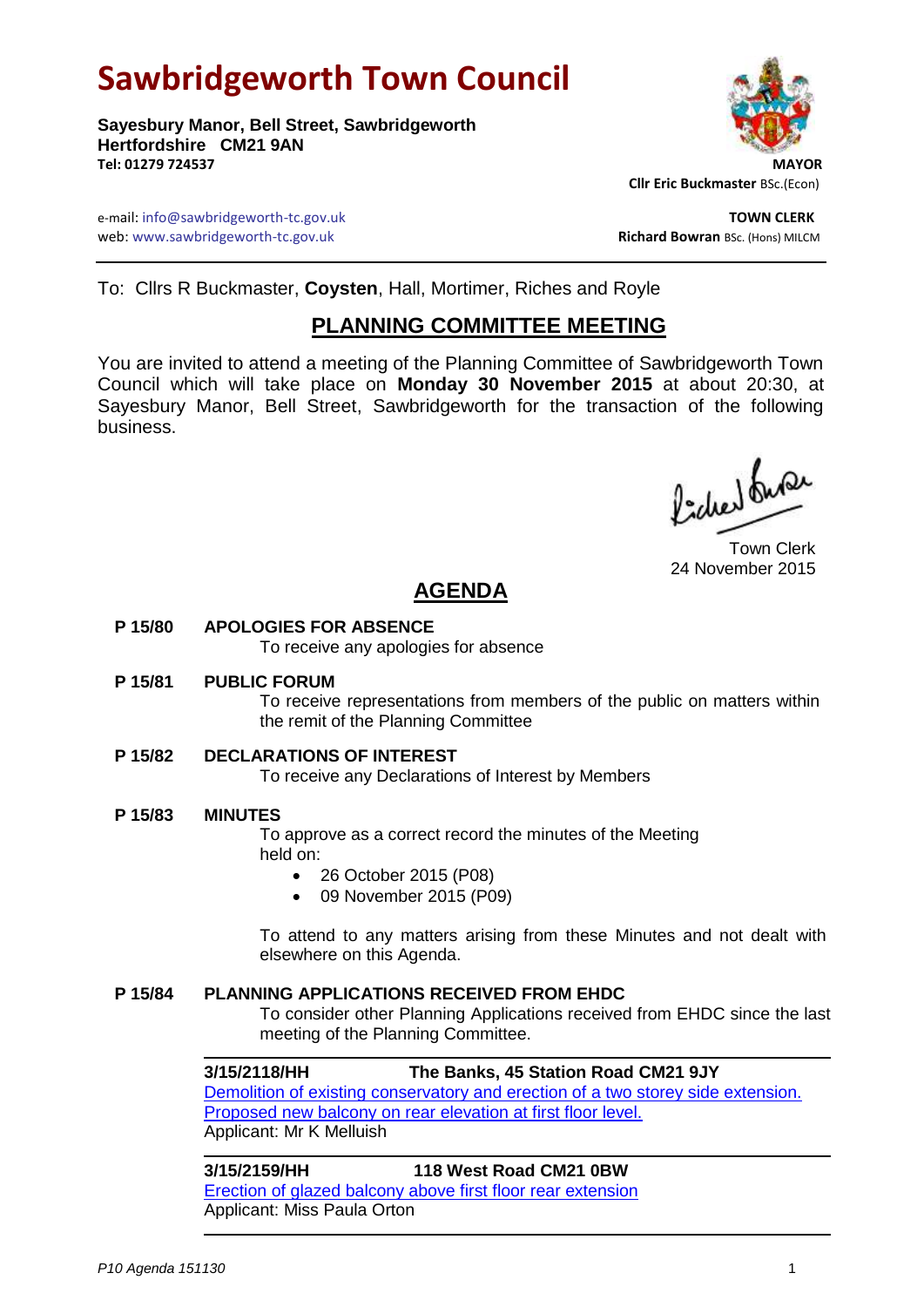**3/15/2181/HH 40 Wychford Drive CM21 0HA** [Single storey front extension with alterations to roof over](https://publicaccess.eastherts.gov.uk/online-applications/applicationDetails.do?activeTab=summary&keyVal=NWVO1LGLHF800) garage. Conversion of [garage to habitable room, two storey rear extension and alterations to fenestration](https://publicaccess.eastherts.gov.uk/online-applications/applicationDetails.do?activeTab=summary&keyVal=NWVO1LGLHF800)  [on front and flank elevations.](https://publicaccess.eastherts.gov.uk/online-applications/applicationDetails.do?activeTab=summary&keyVal=NWVO1LGLHF800) Mr Glen Parker

#### **3/15/2202/VAR Land At Springhall Road CM21 9ET**

[Variation of approved plans condition \(of LPA reference 3/04/2379/FP –](https://publicaccess.eastherts.gov.uk/online-applications/applicationDetails.do?activeTab=summary&keyVal=NX1J8CGLHGG00) varied by [LPA reference 3/07/2185/FO and amended by LPA reference 3/15/1991/\NMA\)](https://publicaccess.eastherts.gov.uk/online-applications/applicationDetails.do?activeTab=summary&keyVal=NX1J8CGLHGG00)  [incorporating changes to the elevational treatment.](https://publicaccess.eastherts.gov.uk/online-applications/applicationDetails.do?activeTab=summary&keyVal=NX1J8CGLHGG00) Applicant: Mavrastar

### **3/15/2218/FUL 53 Knight Street CM21 9QG**

[Removal of existing entrance door and side panel and installation of new DDA](https://publicaccess.eastherts.gov.uk/online-applications/applicationDetails.do?activeTab=summary&keyVal=NX739LGLHHE00)  [compliant door with associated works.](https://publicaccess.eastherts.gov.uk/online-applications/applicationDetails.do?activeTab=summary&keyVal=NX739LGLHHE00) Applicant: Nationwide Building Society

### **3/15/2219/LBC 53 Knight Street CM21 9QG**

[Removal of existing entrance door and side panel and installation of new DDA](https://publicaccess.eastherts.gov.uk/online-applications/applicationDetails.do?activeTab=summary&keyVal=NX739OGLHHF00)  [compliant door with associated works.](https://publicaccess.eastherts.gov.uk/online-applications/applicationDetails.do?activeTab=summary&keyVal=NX739OGLHHF00) Applicant: Nationwide Building Society

#### **3/15/2259/HH 47 Lawrence Avenue CM21 9DN**

[Part two storey part single storey side and rear extension. Insertion of window to](https://publicaccess.eastherts.gov.uk/online-applications/applicationDetails.do?activeTab=summary&keyVal=NXLABSGLHL300)  [first floor side elevation.](https://publicaccess.eastherts.gov.uk/online-applications/applicationDetails.do?activeTab=summary&keyVal=NXLABSGLHL300)

Application: Mr Sam Laskowski

### **3/15/2286/VAR 61 Springhall Road CM21 9ET**

[Variation of approved plans condition of \(LPA ref 3/07/2401/FP\) to include revised](https://publicaccess.eastherts.gov.uk/online-applications/applicationDetails.do?activeTab=summary&keyVal=NXSOW9GLHMN00)  [drawing number 3714 22A showing the insertion of rooflight in North Elevation.](https://publicaccess.eastherts.gov.uk/online-applications/applicationDetails.do?activeTab=summary&keyVal=NXSOW9GLHMN00) Applicant: Mavrastar

### **P 15/85 LATE PLANNING APPLICATIONS**

To deal with Planning Applications received from EHDC following the publication of this Agenda and received before 27 November 2015.

### **P 15/86 PLANNING DECISIONS MADE BY EHDC**

To receive Planning Decisions from EHDC

### **3/15/1028/FUL Rivers Hospital High Wych Road CM21 0AB**

Erection of cancer care unit with associated car parking. *STC Comment: No objection EHDC Decision: Granted*

#### **3/15/1313/FUL 25B Vantorts Road CM21 9NA**

Erection of detached dwelling.

*STC Comment: Objection.* 

*Committee considers that this application is an overdevelopment of the site and the applicant should be encouraged to reconsider the development of the plot. EHDC Decision: Refused*

## **3/15/1804/ADV 8 Bell Street CM21 9AN**

Replacement fascia sign. *STC Comment: No objection EHDC Decision: Granted*